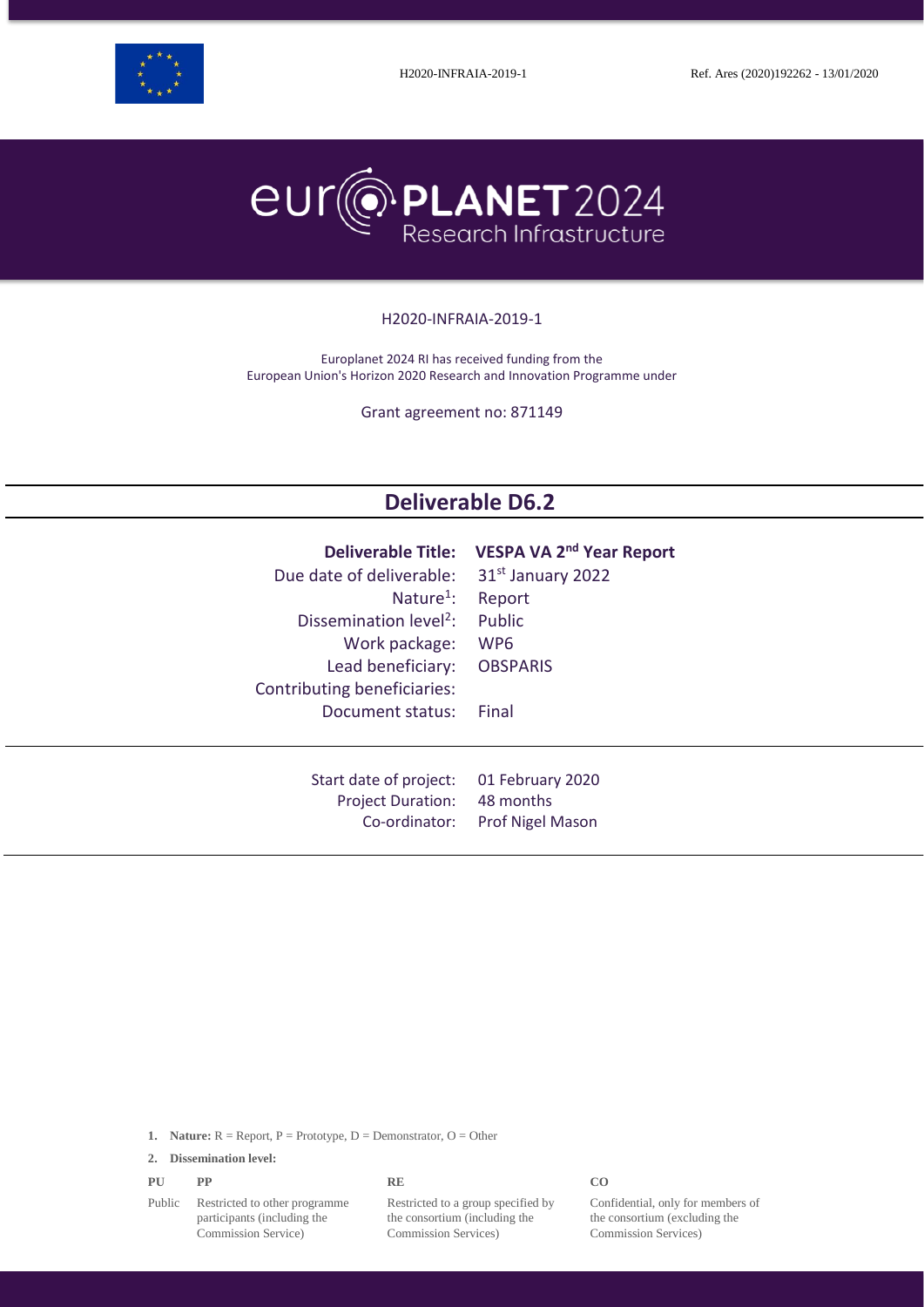

## **Executive Summary / Abstract:**

An update for year 2 of the Virtual European Solar and Planetary Access (VESPA) Virtual Activity of the Europlanet 2024 Research Infrastructure is provided. Consolidation and sustainability were the main focus during the second year of the project, with the EPN-TAP protocol finalized and nearly accepted as an international IVOA standard, a major upgrade of the reference data server, the publication of an EPN-TAP service validator, and the storage of most existing services in a single GitLab repository. In addition, 5 new services were published, ~ 15 ones drafted, and many existing services updated to the new standard. Both SSHADE and PVOL enlarged their content significantly, with addition of spectral bandlist to SSHADE and Juno data to PVOL.

A combined workshop was held online in Nov/Dec 2021 to replace the first two workshops scheduled in the programme, with 4 external teams selected. Documents and tutorials were written or updated in this occasion. Two papers have been published, and many presentations given in international conferences and workshops.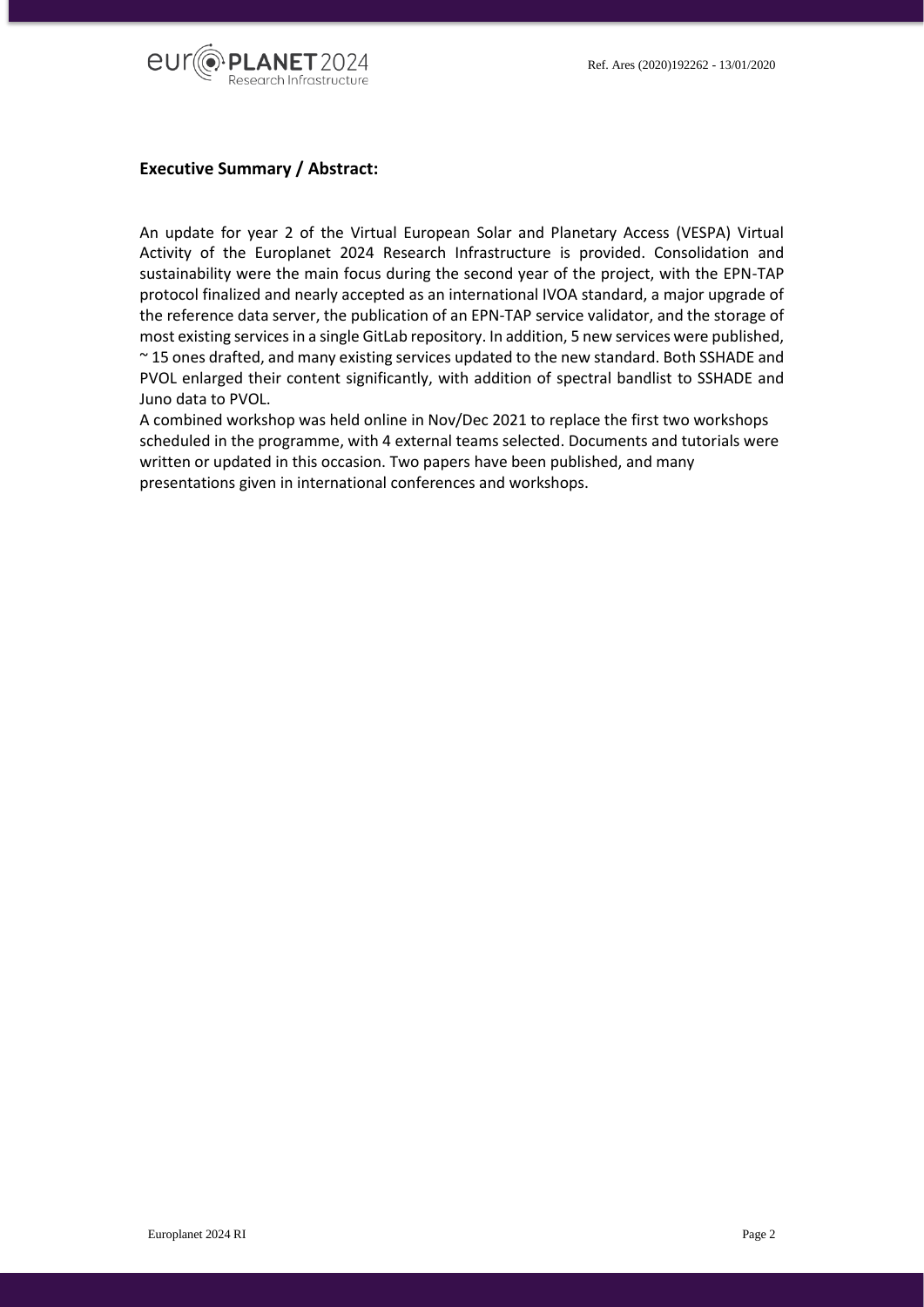

# **Table of Contents**

| 3. Follow-up of recommendations & comments from previous review(s) |  |
|--------------------------------------------------------------------|--|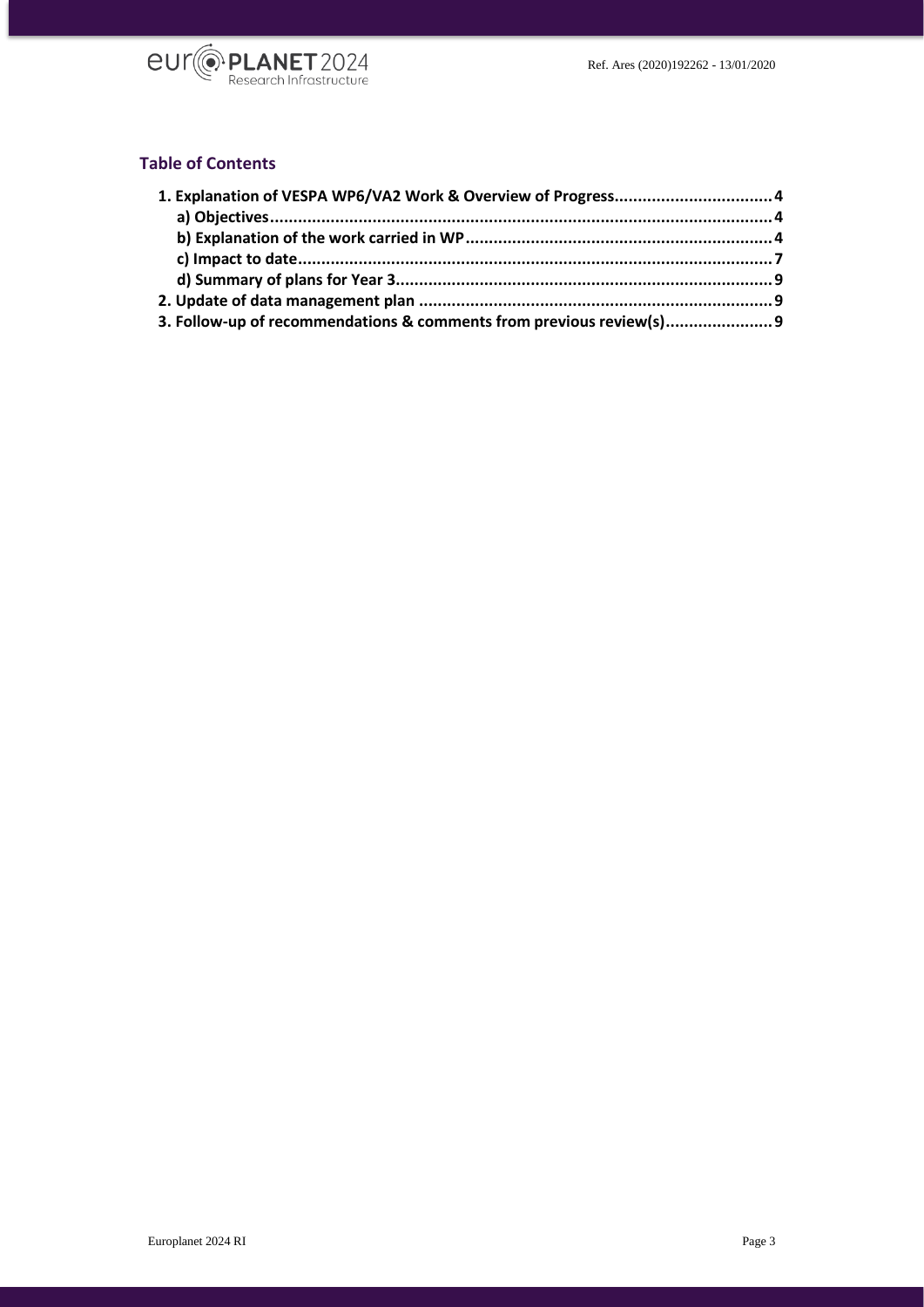

# <span id="page-3-0"></span>**1. Explanation of VESPA WP6/VA2 Work & Overview of Progress**

### <span id="page-3-1"></span>**a) Objectives**

#### **Task 1**.

Coordination — ObsParis, JacobsUni + CBK-PAN

**Task 2**.

- Enlarging VO content (beneficiaries) BIRA/IASB, ObsParis + All
- Design and implementation of services from beneficiaries

**Task 3**.

- Enlarging VOcontent– JacobsUni, OeAW/IWF + CBK-PAN, ObsParis, CNRS/IRAP
- Design and implementation of services from calls to the community (external AO) and collaborations

#### **Task 4**.

- Amateur community linking / services UPV/EHU, OeAW/IWF + ObsParis
- Design and implementation of selected services from the amateur astronomy community

#### **Task 5**.

- Consolidation INAF/OATs, Heidelberg Uni + ObsParis
- A system to preserve data service definition files, perform technical reviews, and deploy them on EOSC when relevant

#### **Task 6**.

- Standards & Sustainability ObsParis, Heidelberg Uni + JacobsUni, Bristol Uni
- Publication of VESPA standards, contribution to other standards of interest, dissemination through consortia and conferences

#### <span id="page-3-2"></span>**b) Explanation of the work carried in WP**

The present report is the second deliverable of WP6 VESPA VA (D6.2). The schematic VESPA infrastructure is summarized in Fig. 1 of the VESPA JRA 2<sup>nd</sup> Year Annual Report (D7.2) section to help follow this discussion.

#### Task 1.

Task 1 is responsible for overall coordination and management of the VA and connection with the JRA.

Coordination of the two VESPA WPs has focused on maintaining discussions in smaller groups during year 2, and writing an exaggerated number of reports.

Deliverables and milestones are linked from this page:

[https://voparis-](https://voparis-wiki.obspm.fr/display/VES/Deliverables+and+milestones%2C+EPN2024)

[wiki.obspm.fr/display/VES/Deliverables+and+milestones%2C+EPN2024](https://voparis-wiki.obspm.fr/display/VES/Deliverables+and+milestones%2C+EPN2024) The VESPA Confluence site also contains extensive material about the WP activity.

### Task 2.

- New data services were published by VESPA beneficiaries during year 2:
- Mars craters Lagain (revised catalogue of Martian craters)
- spectro asteroids (direct access to asteroids spectra from VizieR)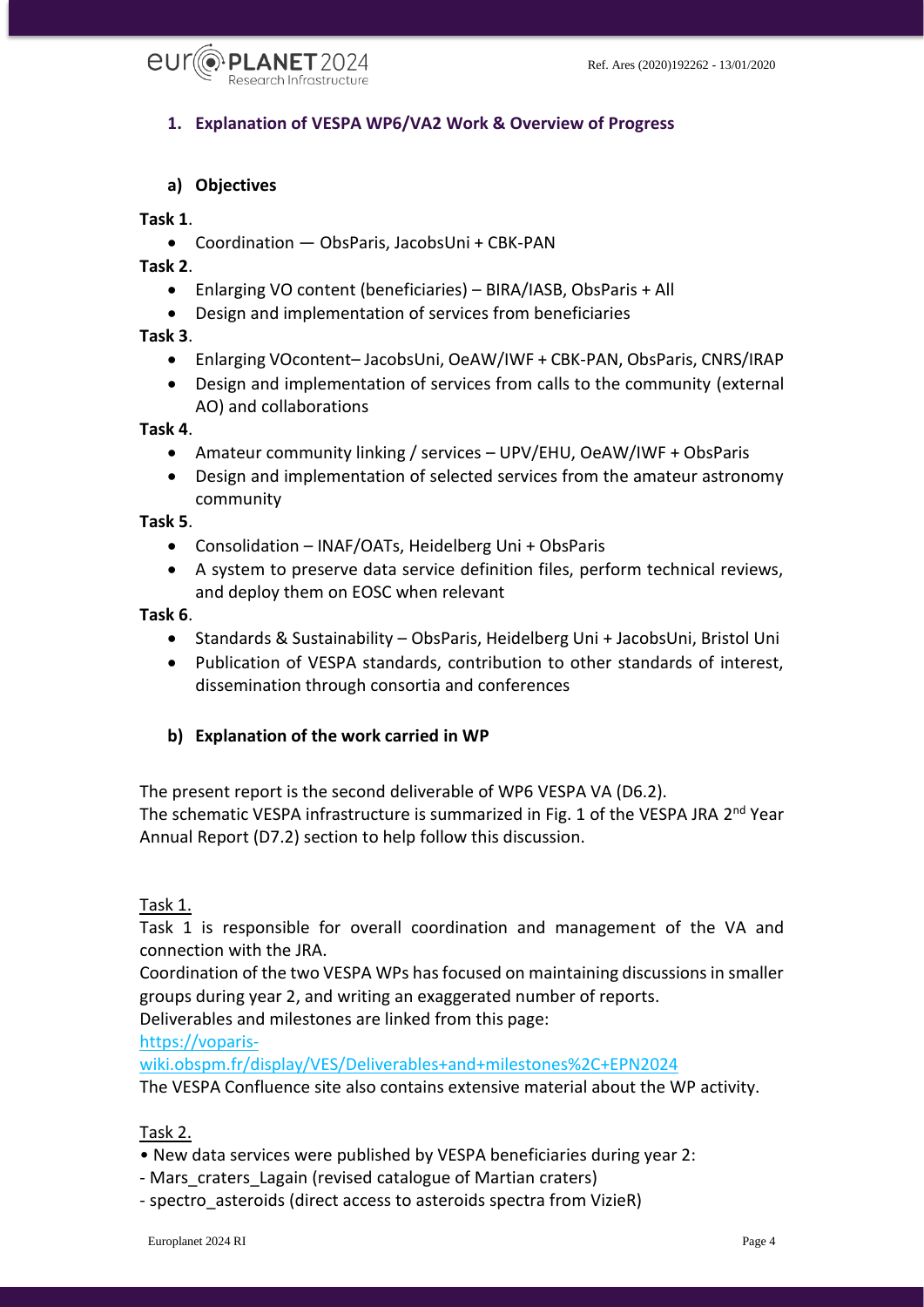

- (MS25 and MS99) Vizier\_planeto (table of VizieR catalogues relevant for Planetary Science and exoplanets)

- PlanMap (geological maps from the PlanMap H2020 programme)

- (MS 72, much in advance) Exotopo (simulations of explanetary surfaces)

There are currently 59 services online. Other are pending publication.

• In addition to services with evolving content, many older services from beneficiaries were updated or upgraded during year 2. These include:

- PVOL (now including JunoCam data) (will be MS65)

- BASS2000 (composite solar database from several observatories)

- HELIO catalogues of solar features (from the FP7 programme; now with footprints)

- HST planeto (HST planetary data; entirely rebuilt)

- Titan profiles (atmospheric profiles from Cassini CIRS; content x 2.5)

- SPICAM and Mars Climate Database (atmospheric profiles from Mars-Express and simulations; improved links and additional scenarios) (will be MS68 and MS78)

- Basecom (entirely rebuilt, with 15 more years of comet observations at Nançay radio telescope)

- All services in CNRS/IRAP (Toulouse) have been modernized (will include MS64)

• New services have been drafted, including:

- Mars GEM-Mars Global Circulation Model (will be D6.3)
- Mars pre-Tharsis topography (will be MS69)
- Extension of MCD data to atmospheric dust content (will be included in MS78)

- Global classification maps of Mercury (will be MS66)

- Services at CBK/PAN (will be MS70)
- Venus Global Circulation Model (will be part of MS82)

Finally, about 30% of existing EPN-TAP services have been updated and made compliant with the coming version of the EPN-TAP standard and recent evolutions of the DaCHS server (including update to python 3). This is especially important at ObsParis to switch to a recent version of the 3 servers in use.

• SSHADE hosted more than 50 new datasets and over 1000 additional spectra during year 2, many provided by the 23 SSHADE partners. The SSHADE database now provides public access to 4400+ spectra of ices, minerals, rocks, organic matters and cosmomaterials. Extensions of the types of data (multi-angles spectra, BRDF, etc) and improvements in the user interface, in particular in the dynamic plotting tool, have been implemented.

(MS38) A new database and its tools and interface to store, search, and display absorption and Raman band lists and bands of solids (from VUV to far-IR) has been developed and published on-line, including more than 25 band-lists of ices, solid nitriles and minerals (carbonates) and over 750 bands. Following a SSHADE virtual meeting with the eight new partners from Finland, Greece, Italy, France, Brazil, Canada, and China, three-day training sessions have been conducted for 16 partners' database managers and data providers, to allow them to create and fill their SSHADE database.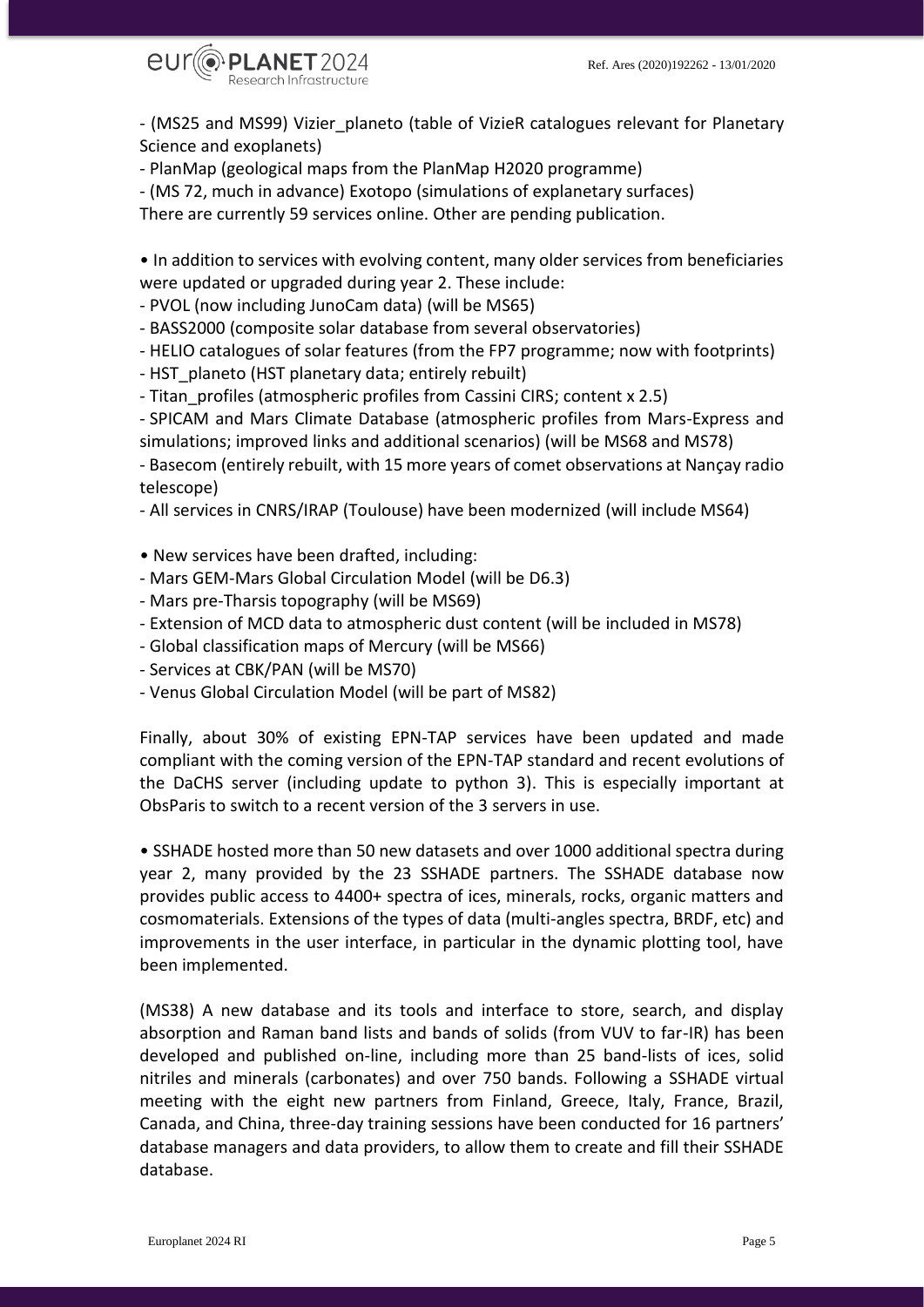

During the first two years of the Project, LMSU secured an additional 9,941,823.22 Rubles (115,548.59 Euros) to spend on VESPA project activities from sources external to the Europlanet 2024 RI project, and has been awarded an additional 3 years funding for 2021-2023 (with approximately the same total funding per year).

# Task 3.

A combined Implementation Workshop has been organized to replace the 2020 and 2021 workshops initially scheduled. It has been held online from Nov 29 to Dec 2, 2021 with follow-on sessions running until the end of January 2022.

35 people attended, including teams from the USA, Poland, and Romania.

A call for contributions was opened in August 2021, from which 4 projects were selected:

- several assessment projects from the NASA/PDS Planetary Plasma Interaction Node (PPI), represented by UCLA and Iowa University.

- The MOVIS project from the Bucharest Observatory (asteroid colour measurements from the VISTA telescope).

- asteroids images and shape models from LAM in Marseille (from SPHERE on the VLT) - several solar projects from the Royal Observatory of Brussels (sunspot and coronal holes catalogues), in connection with the ESCAPE programme.

In addition, other projects were advanced during the workshop:

- The MP3C service in OCA, Nice (global properties of asteroids) (from previous contacts)

- Several solar services from IRAP in Toulouse (including observations at Pic du Midi)

- Project from the ML WP: MESSENGER magnetometer data at LMSU in Moscow

- Test project from VU in Amsterdam, related to lab and field data production by EPN 2024 RI TA visits.

Other services have been published during year 2 from external collaborations, including:

- GAIA\_DEM at IAS, Orsay/France (solar maps from the SDO mission)

- EIT SYN at IAS, Orsay/France (solar maps from the SoHO mission)

Another very large project has been advanced but is not yet published:

- eCallisto: large database of solar radio observations worldwide with continuous time coverage, in Geneva (started during the 2019 VESPA workshop in Rome).

A single report will be issued for the combined workshop (MS7+39) at month 25.

## Task 4.

PVOL content is increasing faster and faster and now includes more than 57,000 amateur images. Inclusion of amateur spectra of planets is being assessed (in addition to images), for the moment as spectral plots and analysis from the amateurs themselves.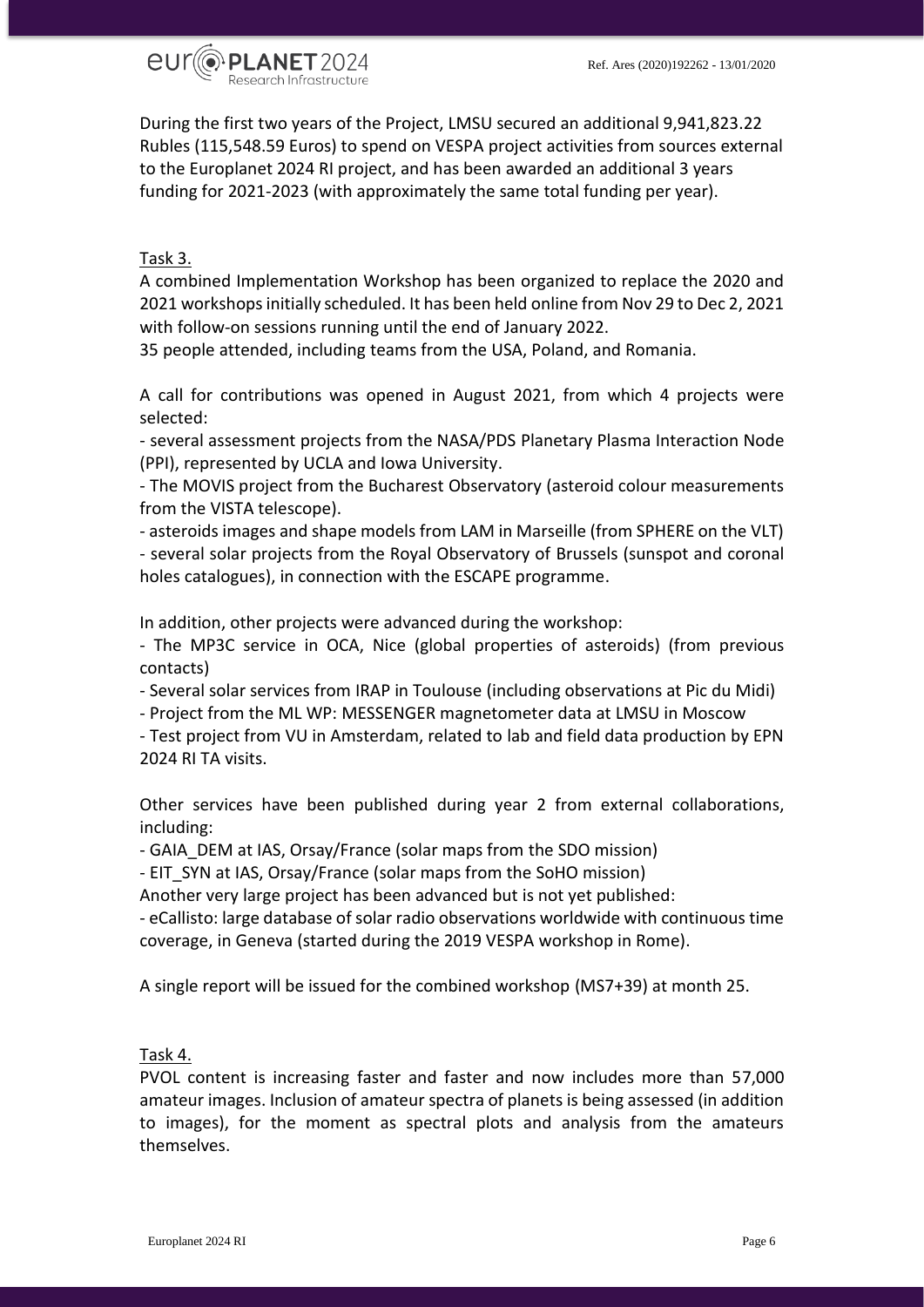

(MS65) Jupiter images obtained by JunoCam on the Juno spacecraft have been included in PVOL as pre-processed cylindrical and polar maps, with navigation information.

Discussions have started to include the data produced in the NA2 WP (telescope and fireball networks).

#### Task 5.

The main activity has been the design and installation of a procedure to maintain the metadata and definition files of all published services. This is supported by teams in Heidelberg, ObsParis and OATS ("VESPA hubs").

The outcomes of a user technical study recommended implementing a common GitLab with authentication services that could grant access to external persons, which could enable the three hub teams to manage all services in a single repository. The system has been installed at ObsParis and now hosts most of the existing services and projects (this is a by-product of the VESPA-Cloud activity in the JRA during year 1, reusing the AAI system provided by GÉANT). It is also used to interact on updated and new services (via GitLab issues) and proved particularly handy to interact on material from the implementation workshop. As projects progress, these services may be deployed on institutes' servers, or possibly on EOSC as required.

Two systems of DOI attached to the data have been installed, the first one internal to SSHADE (for spectra during year 1, another one for bandlists in progress), the second for general use in VESPA; the latter (based on Dataverse) has been tested on BASS2000, APIS and MASER datasets.

#### Task 6.

Considerable efforts have been made to address sustainability:

- The EPN-TAP protocol and EPNCore metadata set from VESPA have evolved to the status of IVOA Proposed Recommendation during year 2, and is in final review phase to become an IVOA standard. Additional user inputs have been collected during this process. This is a major element of future D6.11.

- (MS36 and MS63) In parallel, support for service implementation has been included in the DaCHS server (EPN-TAP mixin plus extensive documentation), and a service validator has been implemented in TOPCAT / taplint.- A new version of the SSDMspectra Data Model from SSHADE has been released and the SSDM-bandlist Data Model has been created and published on its website. A complete documentation of interface tools and codes has been written to guaranty sustainability of software developments.

- Simplified tutorials to install services have been produced to prepare the implementation workshop.

- Many interactions with international consortia and projects, as detailed in next section (Impact).

### <span id="page-6-0"></span>**c) Impact to date**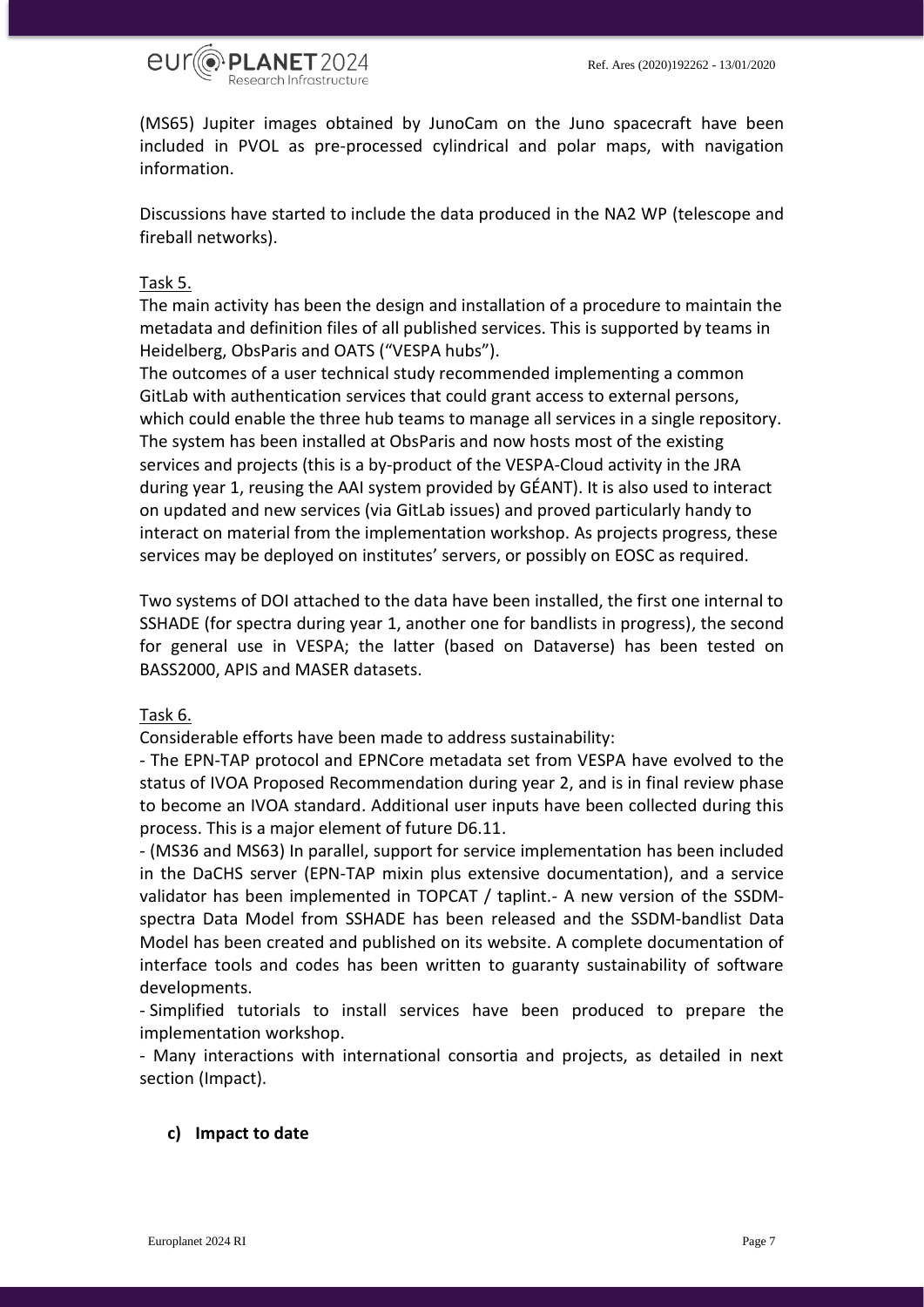

No deviation is expected for impact. In practice, several actions have been conducted during the second year:

- Discussions going on in France around two future data hubs supported by CNES for Planetary surfaces and Small bodies, to which VESPA should provide interoperability. - Increasing importance of data access according to FAIR principles at political level in many EU countries. For Planetary Science and Heliophysics, we expect the Europlanet hubs to promote the VESPA system at this scale.

- VESPA is tightening links with space agencies, through representation of the Europlanet Society in IPDA, participation to the NASA Planetary Data Ecosystem review board, and additional projects with ESA (e.g., serendipity asteroids detections in various sky surveys) and NASA (EPN-TAP data dictionary for PDS4).

- A new protocol TFCat has been proposed to IVOA to describe features in dynamical radio spectra.

- MASER and FRIPON services are now certified by INSU in France.

- Continuous involvement in international consortia such as IVOA in astronomy, IHDEA for heliophysics, Research Data Alliance, and EOSC-related bodies.

- Dedicated data sessions were organized during EPSC (MITM4) and AGU (IN55F) conferences. At EPSC, several VESPA beneficiaries presented in MITM4 and a VESPA user workshop was also organized (SMT12, with 15 attendees); some teams were involved in the amateur astronomy sessions.

VESPA was presented in Europlanet fireball network and EPEC meetings, at ESCAPE provenance meeting (Dec 14-15), ESCAPE European Data Provider Forum and Training Event (Nov 23-24), IVOA Interop meetings (May 25-27, Nov 2), IPDA meetings (Feb 19, Sept 7-9), PSIDA conference (July 2), and VAMDC consortium meeting (June 16)

- SSHADE and TFCat were presented at the ASOV meeting in France ((March 22-24).

- Although the current circumstances are not optimal, more contacts have been made during conferences (EPSC, AGU, Europlanet meetings) with teams looking for on-theshelf solutions to distribute their data from various projects (including H2020 ones). In more normal times, such projects would be natural candidates for VESPA Implementation Workshops.

- Two peer-reviewed papers using VESPA have been published during year 2, and a third one submitted.

#### **VESPA Access provisions to Research Infrastructures**

Data access is difficult to monitor with a system of distributed servers. VESPA access can however be interpolated from statistics of the main planetary science server in ObsParis, which hosts 25% of VESPA services, then checked for consistency with analysis of connections on the heliophysics and radio servers (another 25%). Since the onset of the programme, there are each month estimated server accesses from 400-700 unique visitors, 1500 visits, and ~4 GB of data downloaded. The largest share used to be from JAXA (nearly 50%) but is now from ESA; other regular visits are from NASA, academic institutes in Europe and some in the US. Connection peaks from India and China occur occasionally, often correlated with conferences and meetings. Again, these figures must be multiplied by 4 to estimate the global usage of VESPA servers.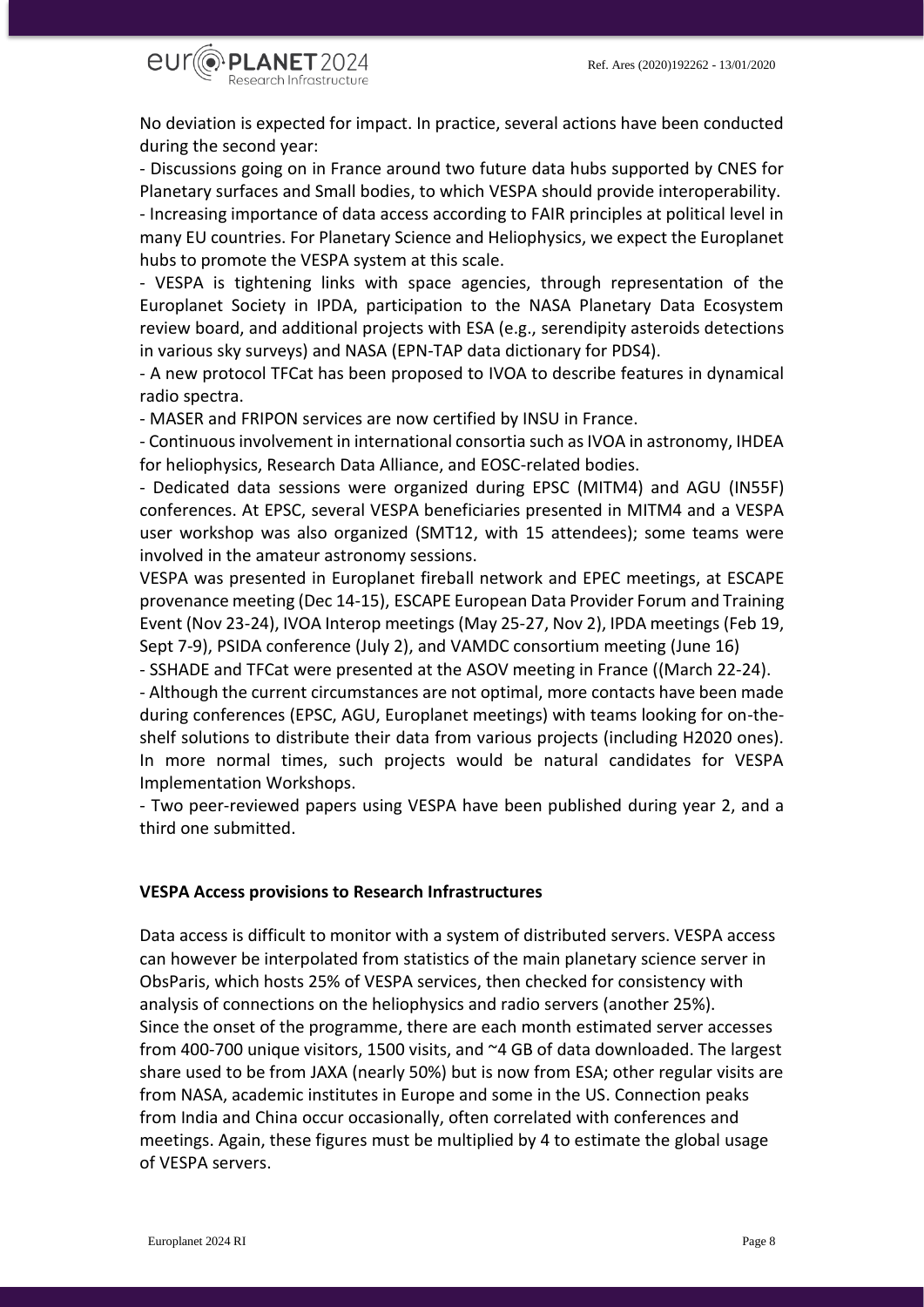

In 2021, the VESPA portal alone (http://vespa.obspm.fr) has received ~ 160 visits / month (Europe: 70%, N America: 10%, Asia: 15%, Other 5%). Access statistics on the servers are more comprehensive than the portals, as they also reflect connections via tools, command line, and other APIs; conversely, many queries can be issued during a single visit of the portal. The figures above are still difficult to interpret, and the VESPA team is looking for a way to improve this.

The public web site (http://www.europlanet-vespa.eu/, entry to tutorials and docs) has received 120 visits / month, with marked peaks in September and October 2020 during EPSC and IVOA meetings. The VESPA Confluence wiki (https://vopariswiki.obspm.fr, with more technical information) has 300 connections / month with a large peak (800) in November during the workshop (and 40% attendance from the US).

SSHADE is simpler to monitor, as regular users are registered: currently 340. The main access is through a single dedicated interface, not the VESPA portal; SSHADE access statistics should be added to the VESPA servers above. Raw aggregate statistics indicate 1450 visitors and 1950 visits per month to SSHADE (some of these visitors are not registered regular users), with 3.4 GB downloaded each month (Europe: 46%, N America: 29%, Asia: 20%, Other 5%).

PVOL now has 425 registered contributors (~ 70 more than at the beginning of the project), and the service content enlarged by 20% during year 2. Since it opened in 2003, this reflects a very strong increase in use.

# <span id="page-8-0"></span>**d) Summary of plans for Year 3**

Objectives for Year 3 include:

• Finalizing the EPN-TAP document and having it approved as a community standard by IVOA

• Complete backup of existing services on the GitLab at ObsParis

• Practical study of data distribution systems for various activities in NA2 (telescopic network, fireball networks…) and TAs (lab and field measurements)

• Organizing the 3rd VESPA implementation workshop in Warsaw, and finalizing projects started during the 2021 combined workshop.

# <span id="page-8-1"></span>**2. Update of data management plan**

A first version of the VESPA DMP section was provided to Management. The projects overall DMP can be found in Deliverable D1.3. An update of the DMP is due at the end of February 2022.

# <span id="page-8-2"></span>**3. Follow-up of recommendations & comments from previous review(s)**

The report from the VA review board (Deliverable D1.5) was received mid-December 2020.

The following actions have been performed to follow these recommendations:

1) Prioritize the organization of the 2021 community call and online workshop for bringing in new services from the community. This should include completing the